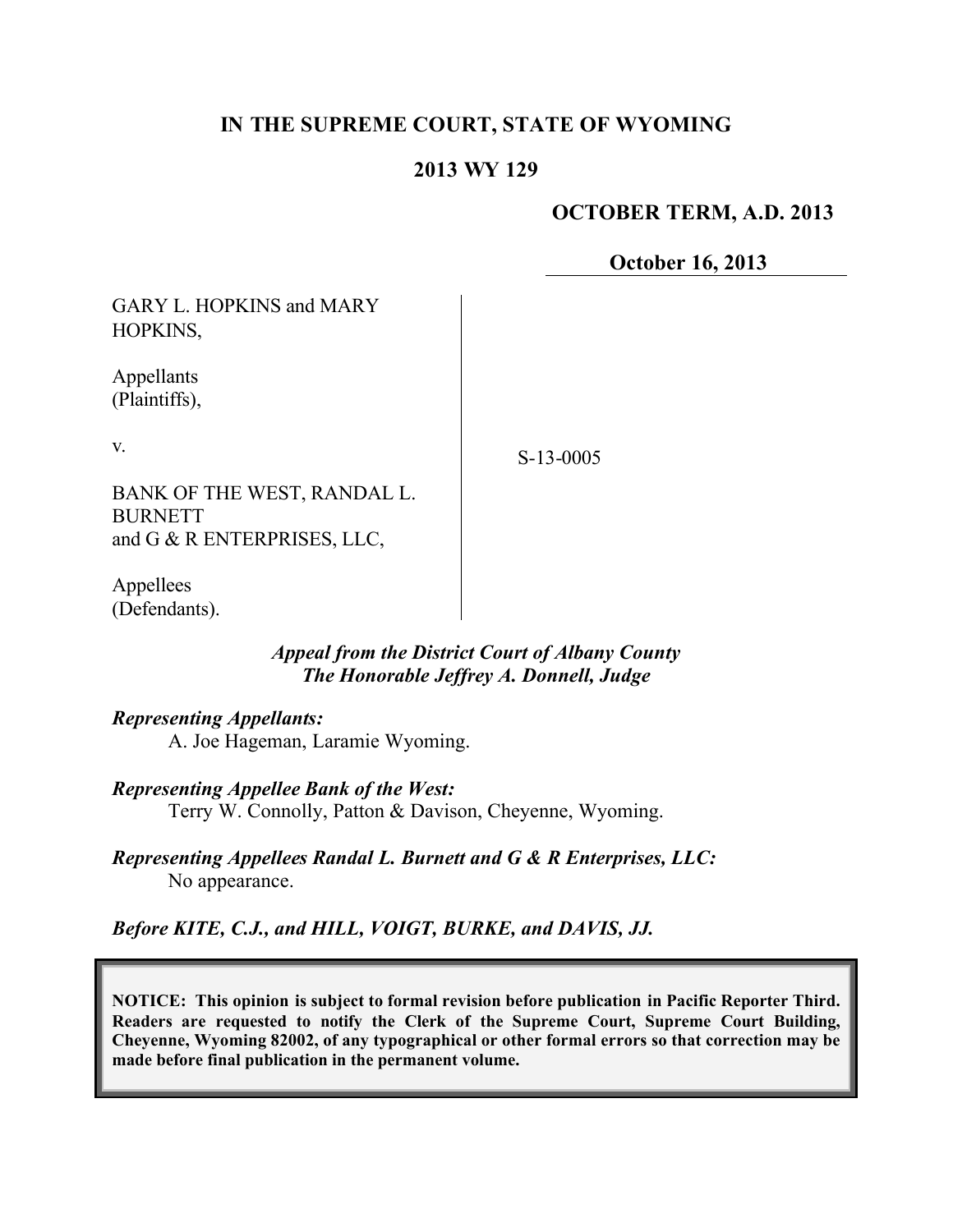# **VOIGT**, **Justice**.

[¶1] Gary L. Hopkins and Mary Hopkins appeal the district court's order granting summary judgment in favor of Bank of the West.<sup>1</sup> The Hopkins claim that material facts concerning a contract are in dispute, making summary judgment inappropriate. Specifically, they argue the contract's language is ambiguous and the district court should have considered extrinsic evidence of the parties' intent when interpreting the contract. We affirm the district court's order.

#### **ISSUE**

[¶2] Did the district court err when it granted summary judgment in favor of Bank of the West after finding that the contract between the parties was unambiguous after limiting its analysis to the four corners of the contract?

## **FACTS**

[¶3] In 2001, Gary Hopkins and Randal Burnett formed a Wyoming limited liability company called G & R Enterprises, LLC, in which they each owned a 50 percent interest. Hopkins and Burnett formed the business for the purpose of constructing and operating a combined laundromat and carwash. The partners agreed they would finance the project with a United States Small Business Administration (SBA) loan. The logistics of the funding involved a pledge from the SBA, acting through Frontier Certified Development Company, Inc. (FCDC), who would loan 31 percent of the total project costs, and Community First National Bank (CFNB) loaning 50 percent of the total project costs.

[¶4] CFNB loaned G & R Enterprises \$950,000, which included both the loan pledged by CFNB and the loan pledged by FCDC. G & R Enterprises signed a promissory note to CFNB in that amount. To secure the loan, G & R Enterprises executed a mortgage to CFNB on the laundromat and carwash property and Hopkins executed a second mortgage (subject to a first mortgage held by M&T Mortgage) on two rental properties he personally owned. CFNB also required personal guarantees from Hopkins and Burnett for the full amount of the loan.

[¶5] Thereafter, in order to arrange for the SBA/FCDC portion of the loan, Hopkins and Burnett individually and on behalf of G & R Enterprises signed an "Authorization for Debenture Guarantee." That document set forth the conditions of the SBA loan, listed FCDC as the local company that would be issuing the SBA portion of the loan, and

<sup>&</sup>lt;sup>1</sup> The caption names Bank of the West, Randal L. Burnett, and G  $\&$  R Enterprises, LLC, as the appellants. However, Burnett and G & R Enterprises confessed judgment against themselves and assigned to the appellants the cross-claims they alleged against Bank of the West. Therefore, this appeal deals only with the claims against Bank of the West.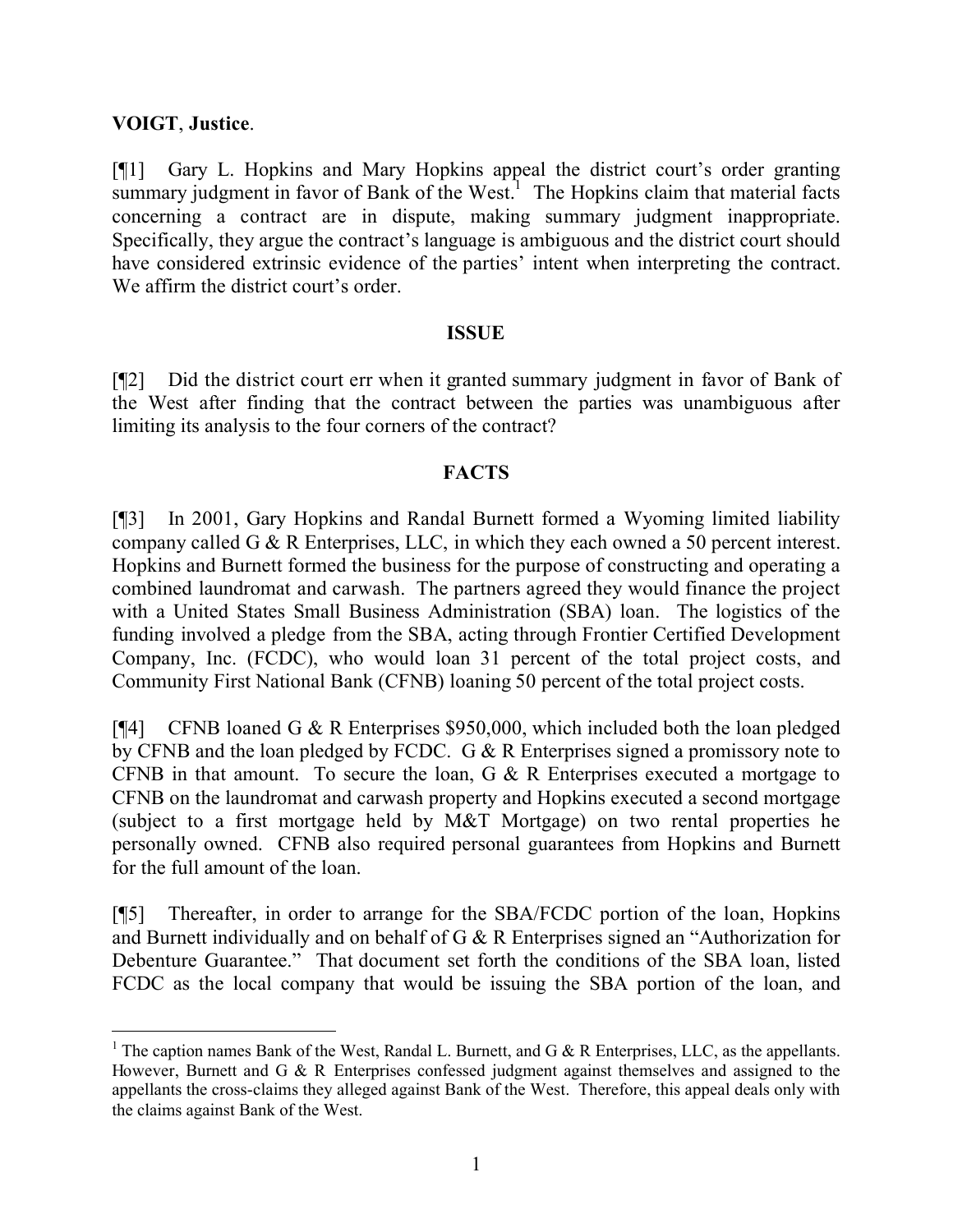specified that this portion of the loan would be secured with: (1) a second mortgage in the laundromat and carwash property, equipment, and fixtures; (2) third mortgages in Hopkins' rental properties (subject to M&T Mortgage's first mortgages and CFNB's second mortgages); and (3) personal guarantees by Hopkins and Burnett.

[¶6] FCDC then provided the SBA's portion of the project loan by paying \$380,000 to CFNB to pay down the debt G & R Enterprises owed to CFNB. Hopkins and Burnett signed a "Modification of Promissory Note" on behalf of G & R Enterprises to show that they now owed CFNB \$608,406. The practical effect of these transactions resulted in G & R Enterprises owing \$608,406 on a loan to CFNB, which was approximately 50 percent of the project costs, and owing \$380,000 to FCDC for the SBA loan, which was 31 percent of the project costs.

[¶7] Approximately two years later, Burnett agreed to buy Hopkins' membership in G & R Enterprises. Burnett contacted the Laramie branch of Bank of the West, which had acquired CFNB and took over and became successor-in-interest to the CFNB loan, about removing the liens on Hopkins' rental properties. Bank of the West sent letters to Burnett and Hopkins' attorney, explaining what information Bank of the West would need before it would consider releasing Hopkins from liability on the Bank of the West (formerly CFNB) loan. After receiving the information, Bank of the West determined that it would release Hopkins from its loan, provided that Burnett and his wife pledged additional security to compensate for the loss of Hopkins' rentals as collateral. Burnett and his wife made a payment of \$50,000 to Bank of the West, provided Bank of the West with a mortgage on their personal residence, and Mrs. Burnett provided a personal guarantee on the loan.

[¶8] The Burnetts, Hopkins, and G & R Enterprises signed a "Change in Terms Agreement," which reflected Hopkins' departure from the company, his release from the personal guarantee on the Bank of the West loan, the addition of Mrs. Burnett as a member of the company and a personal guarantor on the Bank of the West loan, and Bank of the West's release of the second mortgages on Hopkins' rental properties. As agreed, Bank of the West released the second mortgages on the properties. However, the third mortgages on the property that were held by SBA were not mentioned in the agreement or released.

[¶9] The Burnetts stopped making payments on the Bank of the West and SBA loans in 2009; consequently G & R Enterprises and the Burnetts defaulted on their obligations under both loans. Bank of the West foreclosed on the mortgage covering the business property, although it allowed Burnett to remain in possession of and continue to operate the business. Because the third mortgages on his rental properties were not released by SBA, Hopkins has been forced to continue to make the payments on the SBA loan to avoid having the third mortgages on those properties foreclosed.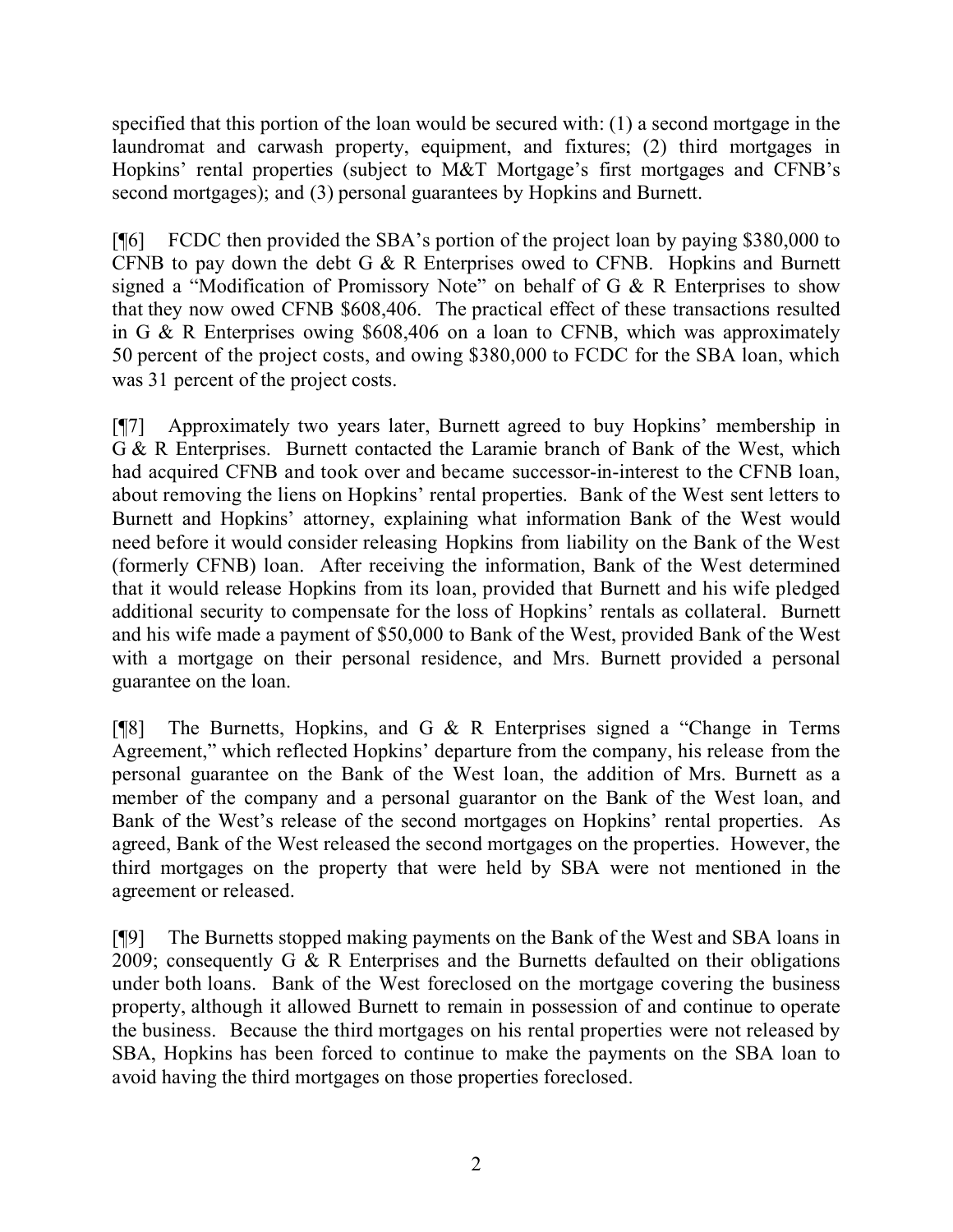[¶10] Hopkins and his wife filed a complaint against Bank of the West, Burnett, and G & R Enterprises for breach of contract, default of the promissory note and members' agreement, failure to release the third mortgages, and statutory damages. Burnett and G & R Enterprises filed a cross-complaint against Bank of the West for breach of contract, which was then assigned to the Hopkins after Burnett and  $G \& R$  Enterprises requested that an entry of confessed judgment be entered against themselves. The crux of all the claims against Bank of the West was that, pursuant to the agreement between the parties, Bank of the West was supposed to remove Hopkins' liability and the mortgages held on his property pursuant to the Bank of the West and the SBA loans. Bank of the West moved for summary judgment, which the district court granted. The district court found the contract between Hopkins, Burnett, G & R Enterprises, and Bank of the West was not ambiguous and that Bank of the West had abided by the terms of the contract. The Hopkins now appeal that decision.

#### **STANDARD OF REVIEW**

[¶11] This Court has a well-established standard of review when reviewing a district court's decision to grant a motion for summary judgment:

> We review a summary judgment in the same light as the district court, using the same materials and following the same standards. We examine the record from the vantage point most favorable to the party opposing the motion, and we give that party the benefit of all favorable inferences that may fairly be drawn from the record. A material fact is one which, if proved, would have the effect of establishing or refuting an essential element of the cause of action or defense asserted by the parties. If the moving party presents supporting summary judgment materials demonstrating no genuine issue of material fact exists, the burden is shifted to the non-moving party to present appropriate supporting materials posing a genuine issue of material fact for trial. We review a grant of summary judgment deciding a question of law de novo and afford no deference to the district court's ruling.

*Herling v. Wyo. Mach. Co.*, 2013 WY 82, ¶ 24, 304 P.3d 951, 957-58 (Wyo. 2013) (quoting *Redland v. Redland*, 2012 WY 148, ¶ 47, 288 P.3d 1173, 1185 (Wyo. 2012)) (citations omitted).

#### **DISCUSSION**

[¶12] The Hopkins contend the district court improperly granted summary judgment because there were material issues of fact in dispute between the parties. Specifically,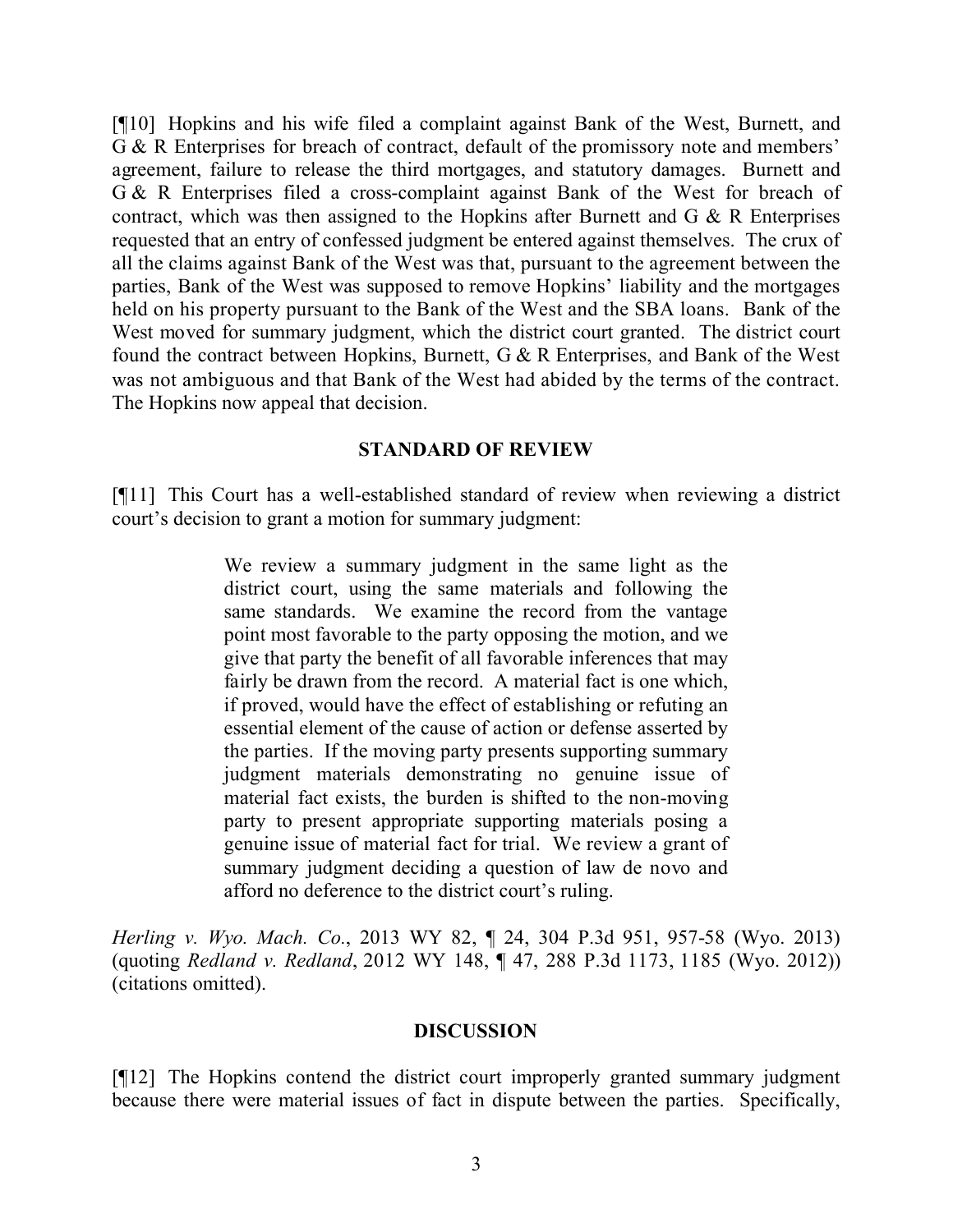they argue that the contract between Hopkins, Burnett, G & R Enterprises, and Bank of the West was ambiguous and that, even if it was unambiguous, the district court should have considered extrinsic evidence in determining the intent of the parties. We will address these assertions individually.

# **Ambiguity of the Contract**

[¶13] According to the Hopkins, the district court incorrectly found that the contract removing Hopkins as a guarantor on the loan and to remove the mortgages on his properties was unambiguous. Whether a contract is ambiguous is a question of law for the court to decide. *Cathcart v. State Farm Mut. Auto. Ins. Co.*, 2005 WY 154, ¶ 18, 123 P.3d 579, 587 (Wyo. 2005). "An ambiguous contract is one which either contains a double meaning or is obscure in its meaning because of indefiniteness of expression. *McNeiley v. Ayres Jewelry Co*., 855 P.2d 1242, 1244 (Wyo. 1993). A difference in interpretation alone, however, does not render a contract ambiguous. *Hickman v. Groves*, 2003 WY 76, ¶ 6, 71 P.3d 256, 258 (Wyo. 2003). If the contractual language is clear and unambiguous, the court may interpret the contract as a matter of law and summary judgment is appropriate. *Fayard v. Design Comm. of Homestead Subdivision*, 2010 WY 51, ¶ 12, 230 P.3d 299, 303 (Wyo. 2010). However, if the contractual language is ambiguous, "a question of fact is presented and summary judgment typically is not warranted." *Id*.

[¶14] The contract at issue here arose out of a letter sent by Apollo Gucake of Bank of the West to the Burnetts, detailing what would be required in order for Bank of the West to approve removing Hopkins as a loan guarantor and removing the second mortgages on Hopkins' rental properties. The Hopkins argue that the letter, which is the basis of the contract, is ambiguous because it led the Hopkins and the Burnetts to believe that, if the terms of the letter were met, Bank of the West would remove the second and third mortgages that were held on Hopkins' rental properties, as well as Hopkins' personal guarantees on both the Bank of the West and the FCDC/SBA loan. In support of this assertion, the Hopkins point to the fact that the "subject line" of the letter states: "RE: Bank of the West Loan [loan number;] CDC # [loan number.]" Further, Mr. Gucake informs the Burnetts that, if they agree with the terms and conditions in the letter, they should send their acknowledgment of that approval to: "SBA Credit Services [address.]"

[¶15] While the inclusion of the FCDC/SBA loan number in the subject line may cause one to take pause when reading the contract, we do not find that it renders the contract ambiguous. When one looks at the writing within the four corners of the contract as a whole, it is clear that Bank of the West was agreeing to release Hopkins as a guarantor on the loan held with Bank of the West, and that it would release the second mortgages it held on Hopkins' rental properties. *See Fayard*, 2010 WY 51, ¶ 12, 230 P.3d at 303 (the Court considers the whole document and not just particular clauses or paragraphs). The letter states: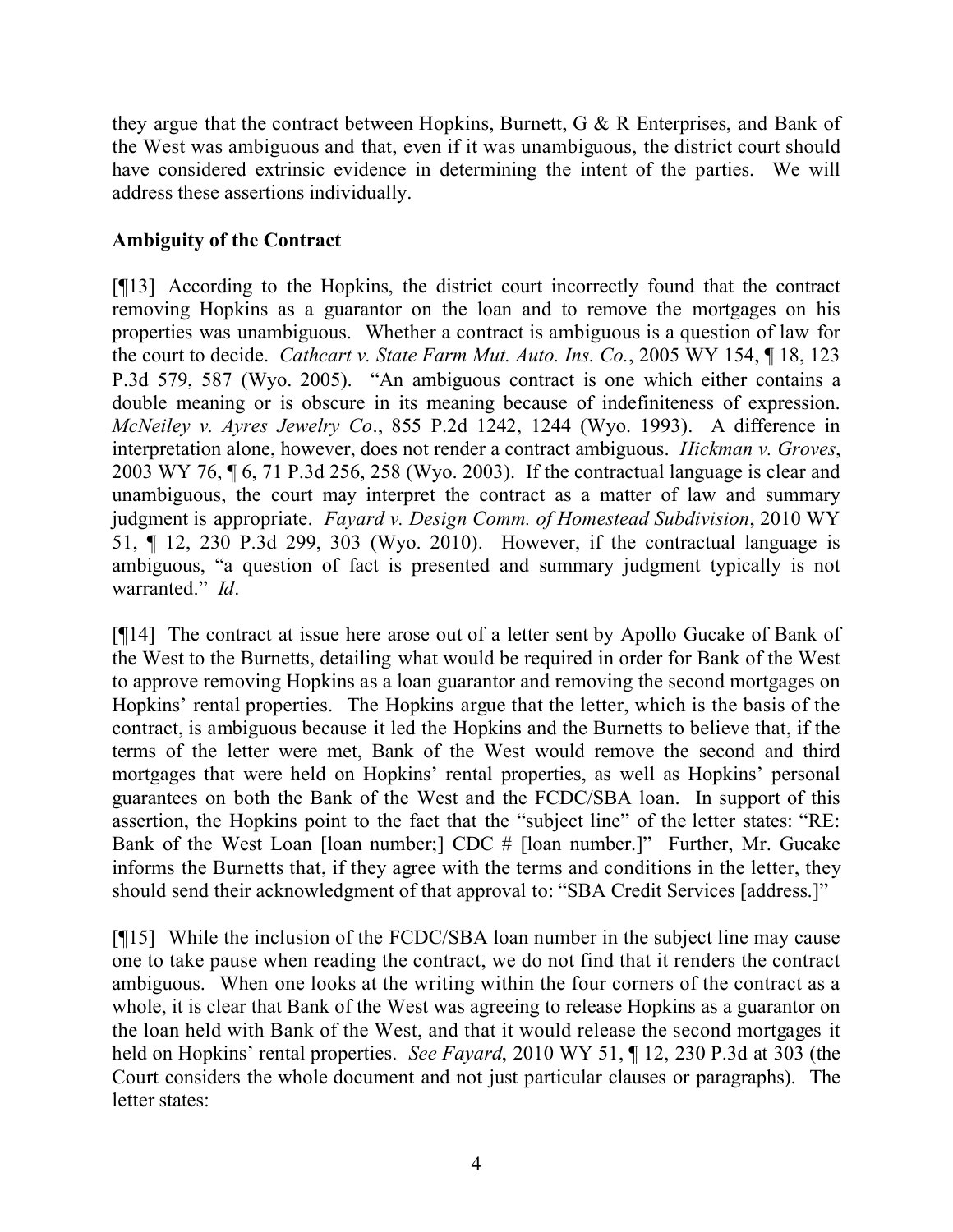Dear Mr. and Mrs. Burnett:

Bank of the West (the "Bank") acknowledges the change in ownership of G & R Enterprises, LLC and subsequently has agreed to release Gary Hopkins as a loan guarantor. Further, [t]he Bank shall also release its second mortgages on Gary Hopkins['] 2 residential properties at [rental property 1] and [rental property 2], Laramie, WY in exchange for a 3<sup>rd</sup> mortgage on Burnett's [single family residence] located at [], Laramie, WY and a \$50,000 principal loan paydown on the above loan account.

. . . .

[¶16] This language is clear that the terms of the resolution were being put forth by Bank of the West—not FCDC/SBA—and that the plan was for Bank of the West to release the *second mortgages* on Hopkins' properties. There is no mention in that paragraph, or anywhere in the letter, of the third mortgages held by FCDC/SBA on the same properties. Therefore, any potential confusion that may have been caused by including the FCDC/SBA loan number in the subject line certainly was extinguished by the fact that that particular loan, and the mortgages associated with it, was never mentioned again in the letter.

[¶17] Additionally, any confusion one may have due to the mailing address provided in the letter is remedied when taking into consideration the entire document. The letter was sent on Bank of the West, SBA Division letterhead. The address on that letterhead is the same address contained in the body of the letter. But more importantly, as explained above, the letter makes absolutely no mention of the *third mortgages*—the mortgages that are currently held in conjunction with the FCDC/SBA loan. Thus, even if the Hopkins were reasonable in their belief that Bank of the West could service the FCDC/SBA loan, it was not reasonable for them to believe that Bank of the West was offering to remove the third mortgages on Hopkins' properties. The document unambiguously states it is dealing with the second mortgages on the property—nothing more. Therefore, the district court did not err when it determined that the terms of the contract were not ambiguous.

# **Extrinsic Evidence**

[¶18] The Hopkins argue that, even if this Court finds the contract unambiguous, the district court erred when it failed to consider extrinsic evidence regarding the parties' intent in going forward with the contract. We disagree.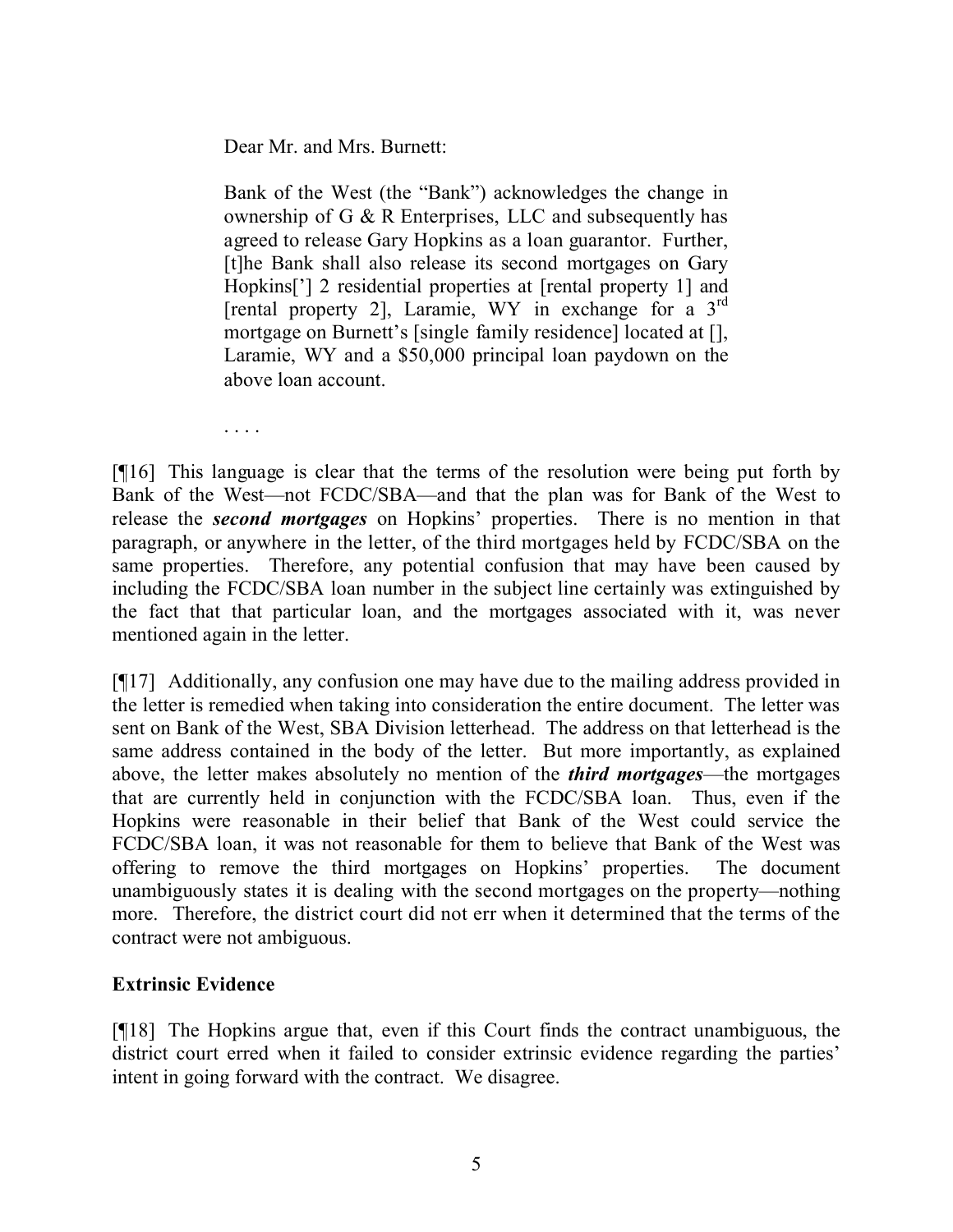One of the "settled rules of contract interpretation" is to "begin with the language of the contract." *Wyoming Bd. of Land Comm'rs v. Antelope Coal Co*., 2008 WY 60, ¶ 8, 185 P.3d 666, 668 (Wyo. 2008).

> [T]he words used in the contract are afforded the plain meaning that a reasonable person would give to them. *Doctors' Co. v. Insurance Corp. of America*, 864 P.2d 1018, 1023 (Wyo. 1993). When the provisions in the contract are clear and unambiguous, the court looks only to the "four corners" of the document in arriving at the intent of the parties. *Union Pacific Resources Co.* [*v. Texaco*], 882 P.2d [212,] 220 [(Wyo. 1994)]; *Prudential Preferred Properties* [*v. J and J Ventures*], 859 P.2d [1267,] 1271 [(Wyo. 1993)]. In the absence of any ambiguity, the contract will be enforced according to its terms because no construction is appropriate. *Sinclair Oil Corp. v. Republic Ins. Co.*, 929 P.2d 535, 539 (Wyo. 1996).

*Amoco Prod. Co. v. EM Nominee Partnership Co.*, 2 P.3d 534, 540 (Wyo. 2000).

*Sheridan Fire Fighters Local No. 276 v. City of Sheridan*, 2013 WY 36, ¶ 9, 303 P.3d 1110, 1113-14 (Wyo. 2013) (quoting *Hunter v. Reece*, 2011 WY 97, ¶ 17, 253 P.3d 497, 501-02 (Wyo. 2011)). If a contract is deemed ambiguous, the district court may take extrinsic evidence into consideration when trying to determine the parties' intentions within the contract. *Id*. at  $\P$  10, at 1114. This Court has determined that the contract at issue here was not ambiguous. Thus, the district court was limited to the four corners of the document when interpreting the contract.

[¶19] Despite this general rule, the Hopkins assert that this Court has held that extrinsic evidence should be used to determine the true intent of the parties when entering into a contract. Specifically, the Hopkins point to our decision in *Ultra Resources, Inc. v. Hartman*, 2010 WY 36, ¶ 43, 226 P.3d 889, 909 (Wyo. 2010), where we recognized that courts should consider the circumstances surrounding the execution of an agreement, including things such as the parties' relationship, the subject matter of the contract, and the purpose of the contract, when determining the intent of the parties even if the contract is unambiguous. However, the rule in *Ultra Resources* is not applicable in every contract case.

[¶20] In *Hickman v. Groves*, 2003 WY 76, ¶ 11, 71 P.3d 256, 259-60 (Wyo. 2003), this Court acknowledged the general rule that extrinsic evidence should not be considered